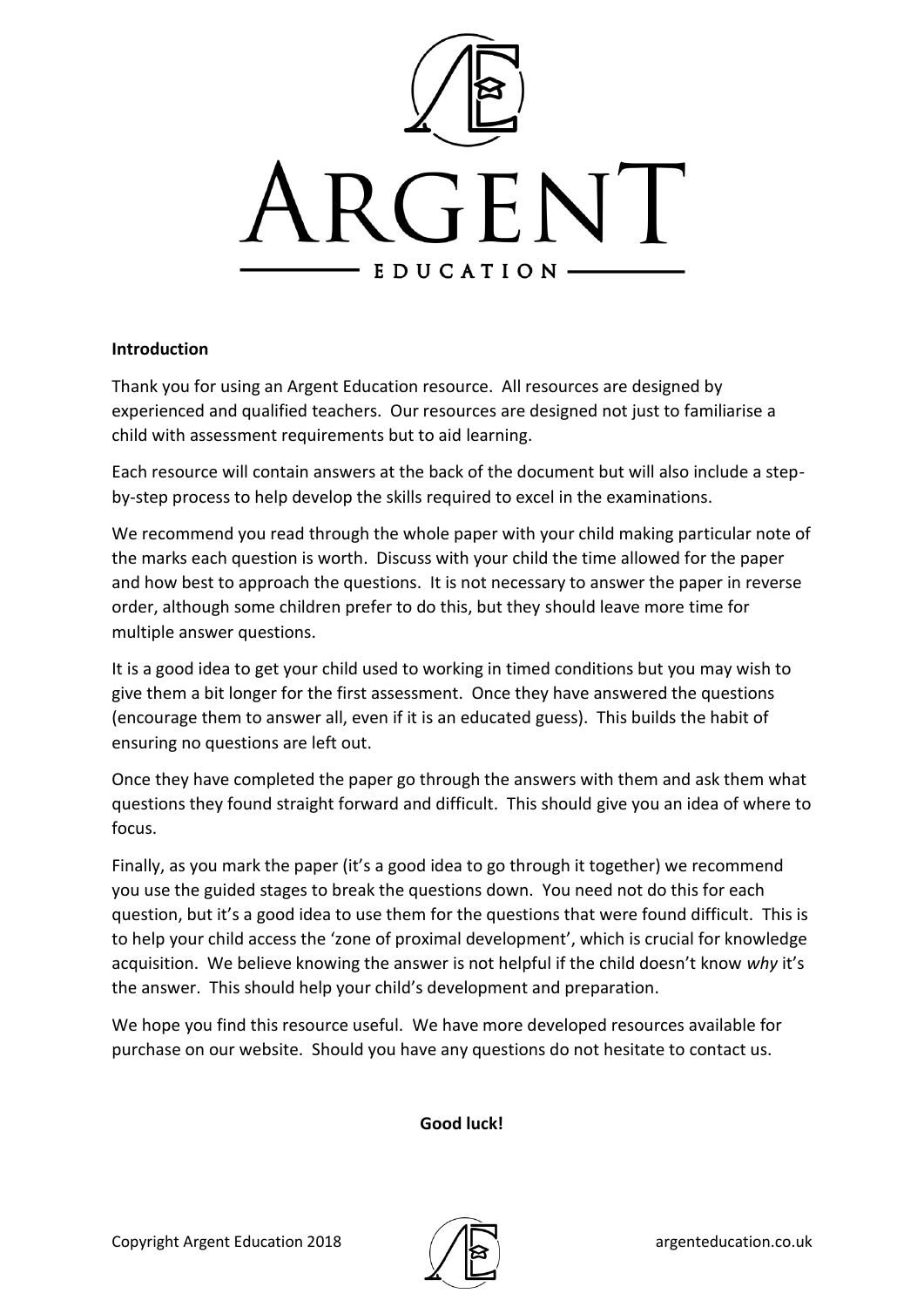**Brain Warm Up**

Can you name four days of the week beginning with T?

The Test (Comprehension and Creative Writing)

\_\_\_\_\_\_\_\_\_\_\_\_\_\_\_\_\_\_\_\_\_\_\_\_\_\_\_\_\_\_\_\_\_\_\_\_\_\_\_\_\_\_\_\_\_\_\_\_\_\_\_\_\_\_\_\_\_\_\_\_\_\_\_\_\_\_\_\_\_\_\_\_\_\_\_ \_\_\_\_\_\_\_\_\_\_\_\_\_\_\_\_\_\_\_\_\_\_\_\_\_\_\_\_\_\_\_\_\_\_\_\_\_\_\_\_\_\_\_\_\_\_\_\_\_\_\_\_\_\_\_\_\_\_\_\_\_\_\_\_\_\_\_\_\_\_\_\_\_\_\_ \_\_\_\_\_\_\_\_\_\_\_\_\_\_\_\_\_\_\_\_\_\_\_\_\_\_\_\_\_\_\_\_\_\_\_\_\_\_\_\_\_\_\_\_\_\_\_\_\_\_\_\_\_\_\_\_\_\_\_\_\_\_\_\_\_\_\_\_\_\_\_\_\_\_

Time: 40 minutes + 10 minutes reading time

# **The Runaway Train**

Sophie and Michael sprinted down the hillside. 1 1 and 2 and 2 and 2 and 2 and 2 and 2 and 2 and 2 and 2 and 2 and 2 and 2 and 2 and 2 and 2 and 2 and 2 and 2 and 2 and 2 and 2 and 2 and 2 and 2 and 2 and 2 and 2 and 2 and

The hill had become a slippery slide that sloped towards the sea. Michael tried his best to watch his footing but couldn't help but stumble through the undergrowth. Thick brambles snatched at his trousers and he nearly lost his shoes twice. This will be very hard to explain to mum, he thought. 5

Sophie was now far ahead of him, leaping like a gazelle over the thicket beneath her feet. She was always the better runner, Michael reflected. She was only a year older than him but he was very small for his age.

"Wait for me!" he shouted between ragged breaths.

Without turning back Sophie shook her head and pointed to the left, towards 10

the valley below.

Copyright Argent Education 2018  $\sqrt{|\mathcal{L}|}$ 

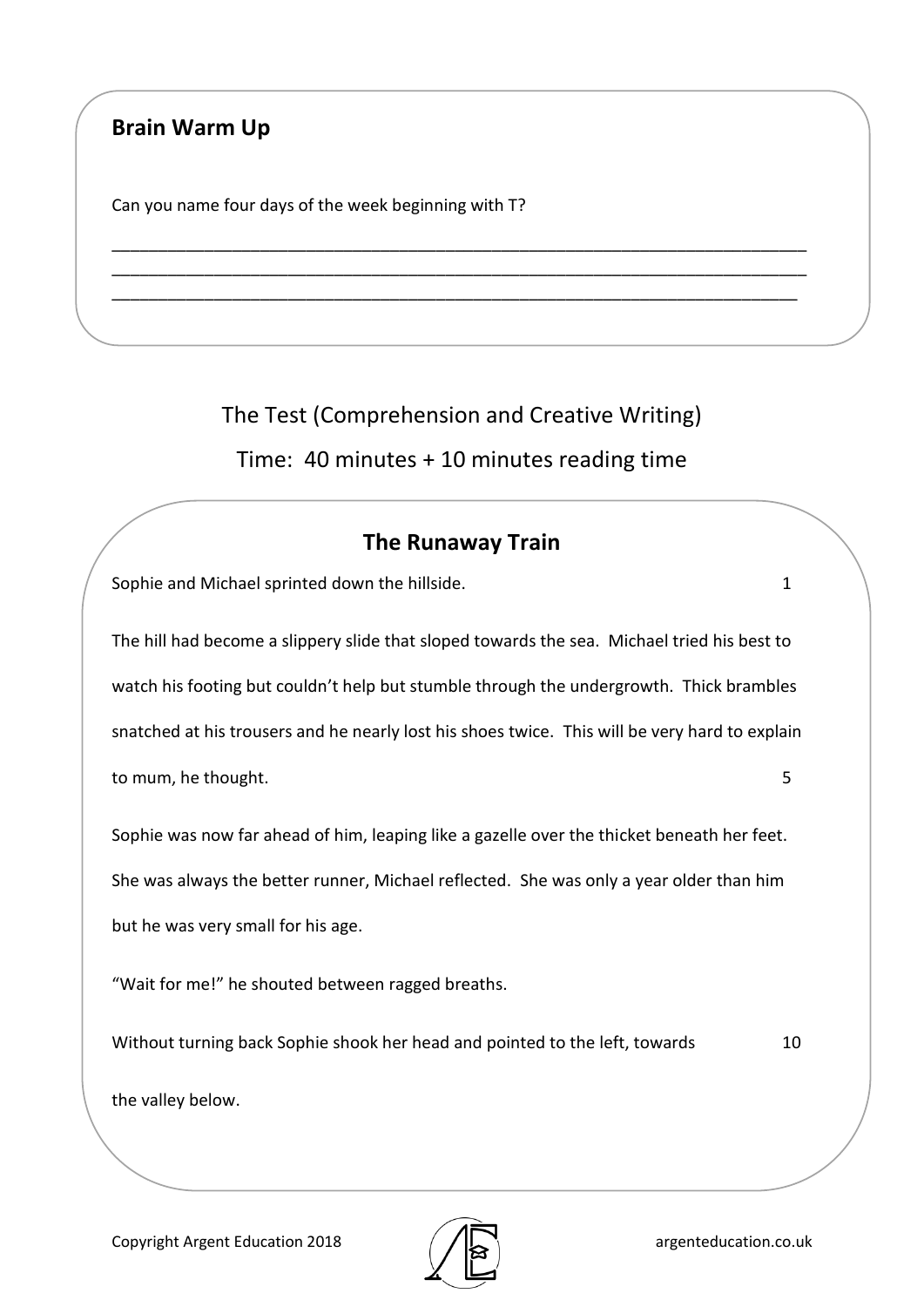Squinting through his glasses he saw the train puffing along. It was a sleek, majestic old engine that pulled two beautifully painted carriages. The smoke chugged from the funnel, little white clouds that floated gentley up and then disappeared. It would have been a wonderful sight, thought Michael, were it not so terrifying. 15

The sight of the train gave them renewed strength and they ran even faster towards the stretch of railway at the base of the hill.

Michael saw the four workmen bent over the tracks. They were wearing bright orange overalls, white helmets that shone in the sun and ear defenders. They had no idea the train was coming. 20

Sophie was shouting at the top of her lungs. "Move! Move! The train is coming!"

"It's no use! They can't hear you because they have their ear-defenders on" Michael panted. "We have to warn them!"

Michael couldn't hear what Sophie replied because the sound of the fast approaching train filled the valley.

**End of the written component. Please turn over for the questions**

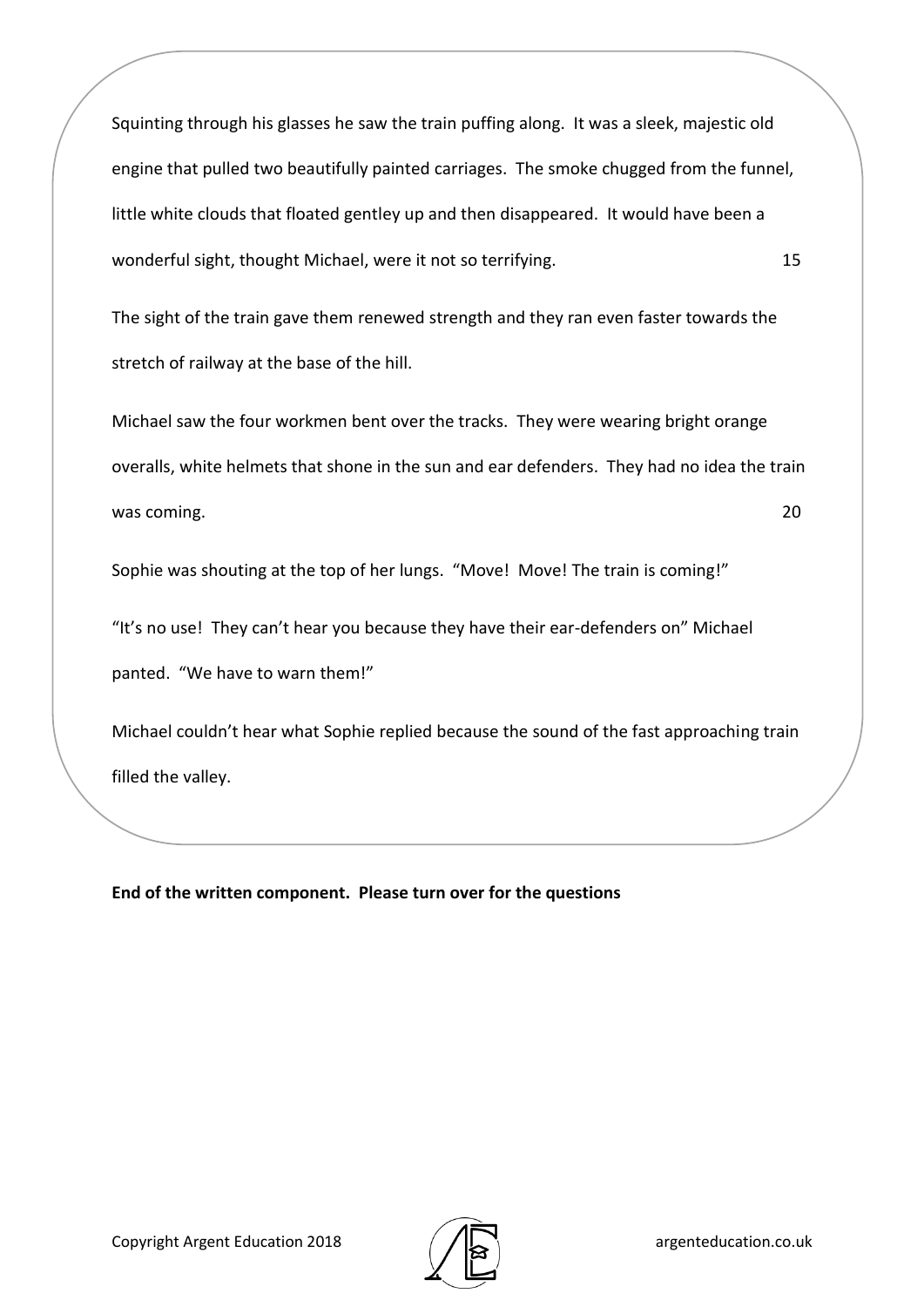## **Section 1**

| (1) Write down three things we learn about Michael in this passage            | (3 marks) |
|-------------------------------------------------------------------------------|-----------|
|                                                                               |           |
|                                                                               |           |
|                                                                               |           |
| $(2)$ Find:                                                                   |           |
| a metaphor                                                                    | (1 mark)  |
| a simile                                                                      | (1 mark)  |
|                                                                               |           |
| an example of sibilance (a type of alliteration that creates a hissing sound) | (1 mark)  |
|                                                                               |           |
| (3) Explain what is meant by the following phrases                            |           |
| "between ragged breaths"                                                      | (2 marks) |
|                                                                               |           |
| "stumble through the undergrowth"                                             | (2 marks) |
|                                                                               |           |

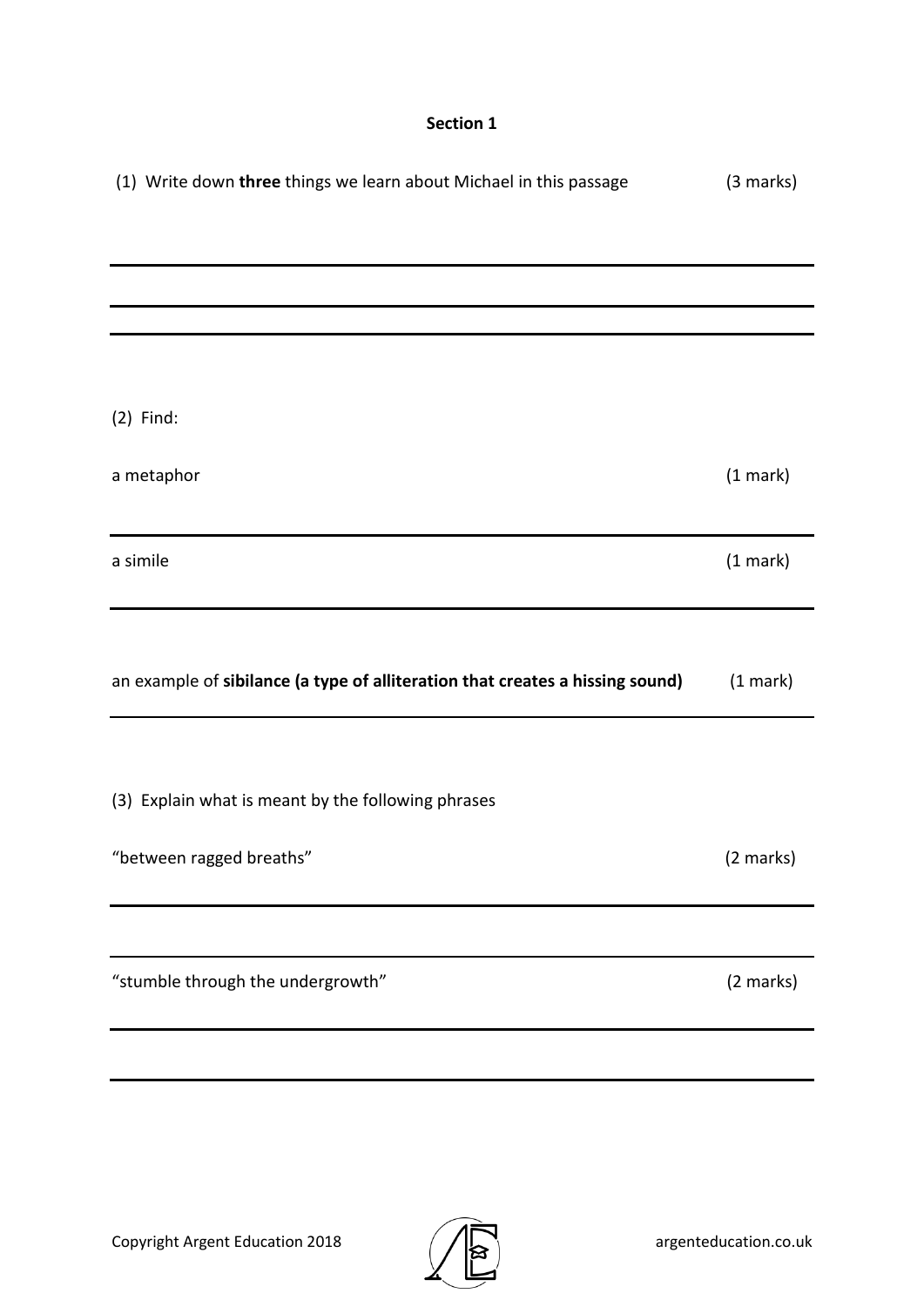## **Section 2**

**\_\_\_\_\_\_\_\_\_\_\_\_\_\_\_\_\_\_\_\_\_\_\_\_\_\_\_\_\_\_\_\_\_\_\_\_\_\_\_\_\_\_\_\_\_\_\_\_\_\_\_\_\_\_\_\_\_\_\_\_\_\_\_\_\_\_\_\_\_\_\_\_\_\_\_**

# **Creative Writing Section**

(Guidance for creative writing can be found in the answer section)

(5)

Finish the story in any fashion you wish. You will be awarded marks for *inventiveness*,

*sophistication* and *spelling, punctuation and grammar.* (15 marks)

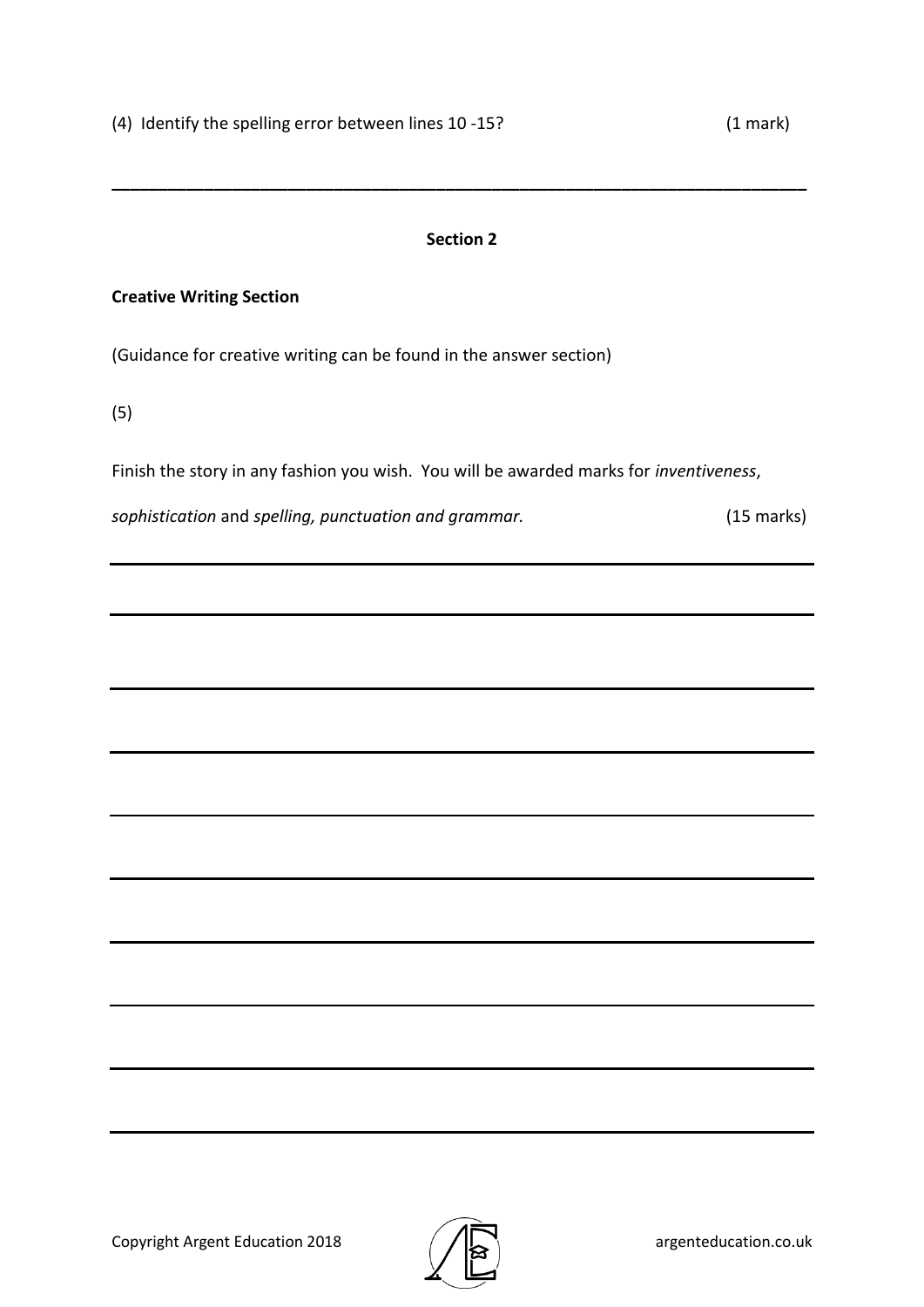

![](_page_5_Picture_2.jpeg)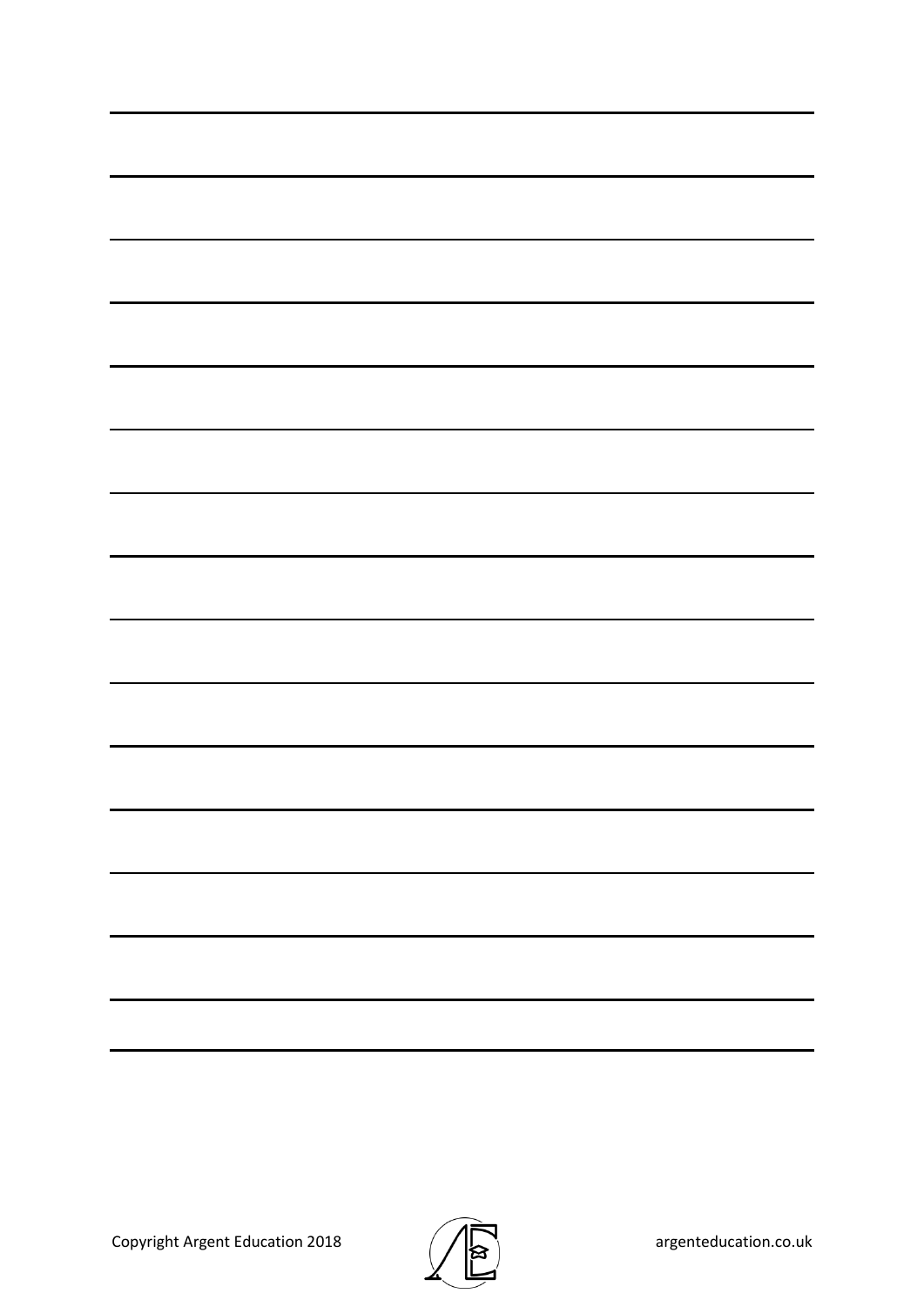## **Guided Answers:**

Below you will find the answers to each question. It is recommended that the guided questions be used (or adapted) to provide guidance to the right answer. The questions in **bold** should be asked. You need not do this for each question, but you may find it useful to do so.

# **Brain Warm Up**

"Tuesday, Thursday, Today, Tomorrow"

# **Question 1**

3 separate points = 3 marks

Guided Point 1 (GP1) – Locate the lines that describe Michael. Re-read the section

underlining the points that give us information about what he is doing. **What does** 

## **this tell us about Michael?**

GP2 – Compare Michael to Sophie. **How is he different to her? What does this tell** 

## **us about Michael?**

GP3 – Focus on lines 7, 8, 12,

Answer: He is small for his age, he is not a fast runner, he wears glasses

![](_page_6_Picture_14.jpeg)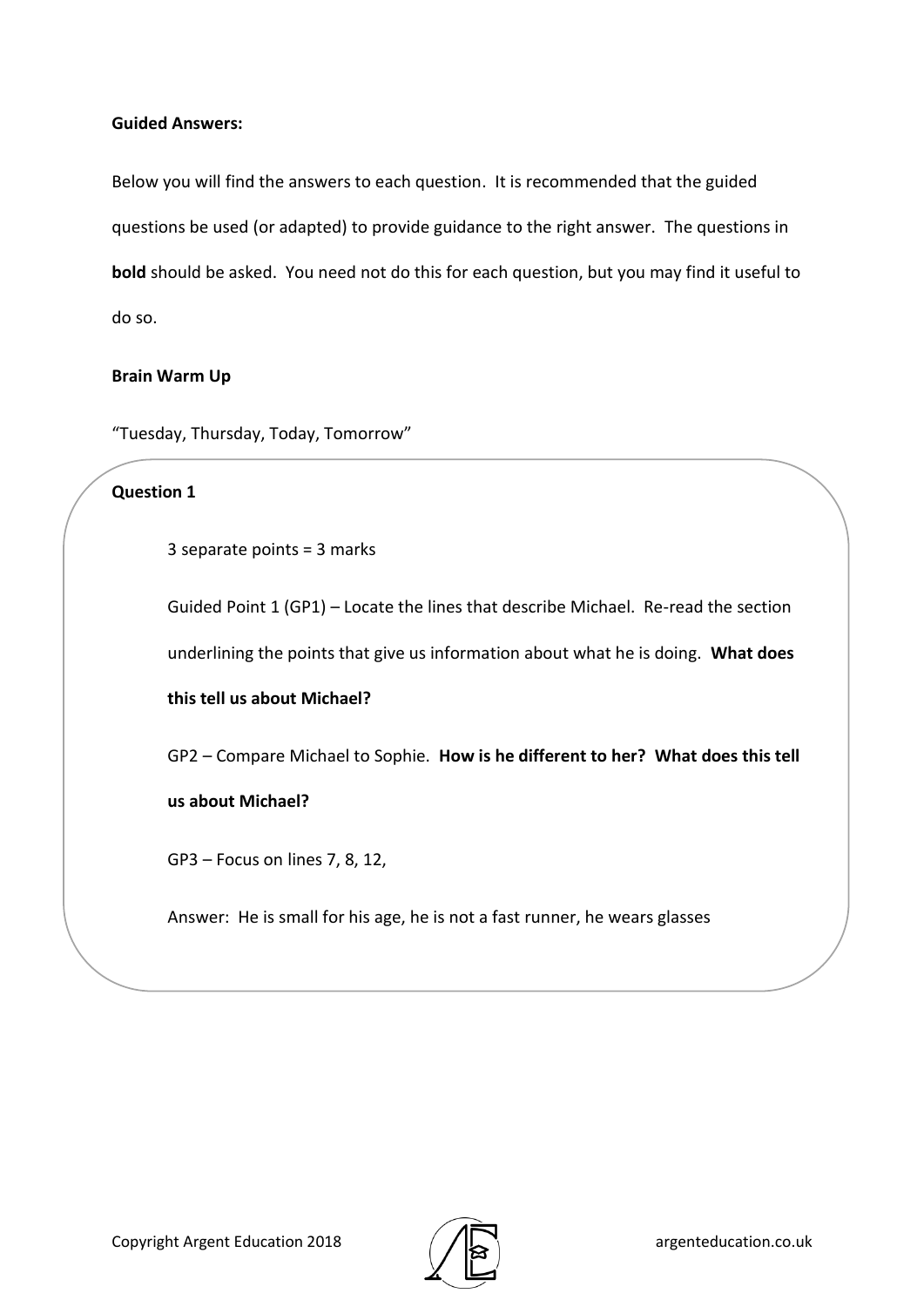# **Question 2**

1 mark = 1 correct answer each

#### **Metaphor**

GP1 – ask **"what do you think a metaphor is?"** A metaphor is a writing device where one object is described as something else, which is not literally true e.g. "the warrior is a rock"

GP2 – direct your child to descriptions of objects in the passage and discuss the language used

GP3 – focus on the description of the train (lines 12-14)

Answer: "The smoke chugged from the funnel, **little white clouds**"

#### **Simile**

GP1: ask **"what do you think a simile is?"**. A simile is a writing device that

compares one object to another to make the description more vivid e.g. as

strong as a lion.

GP2: Look for descriptions of objects or characters that use the word **like** or **as**

GP3: Focus on the descriptions of Sophie

GP3: Read lines  $6 - 8$ .

Answer: leaping **like** a gazelle

## **Sibilance**

GP1: Find and underline examples of alliteration in the passage

GP2: The hissing sound is usually formed by '**s**' sounds

GP3: Look at line 2

Answer: slippery slide that sloped towards the sea

![](_page_7_Picture_21.jpeg)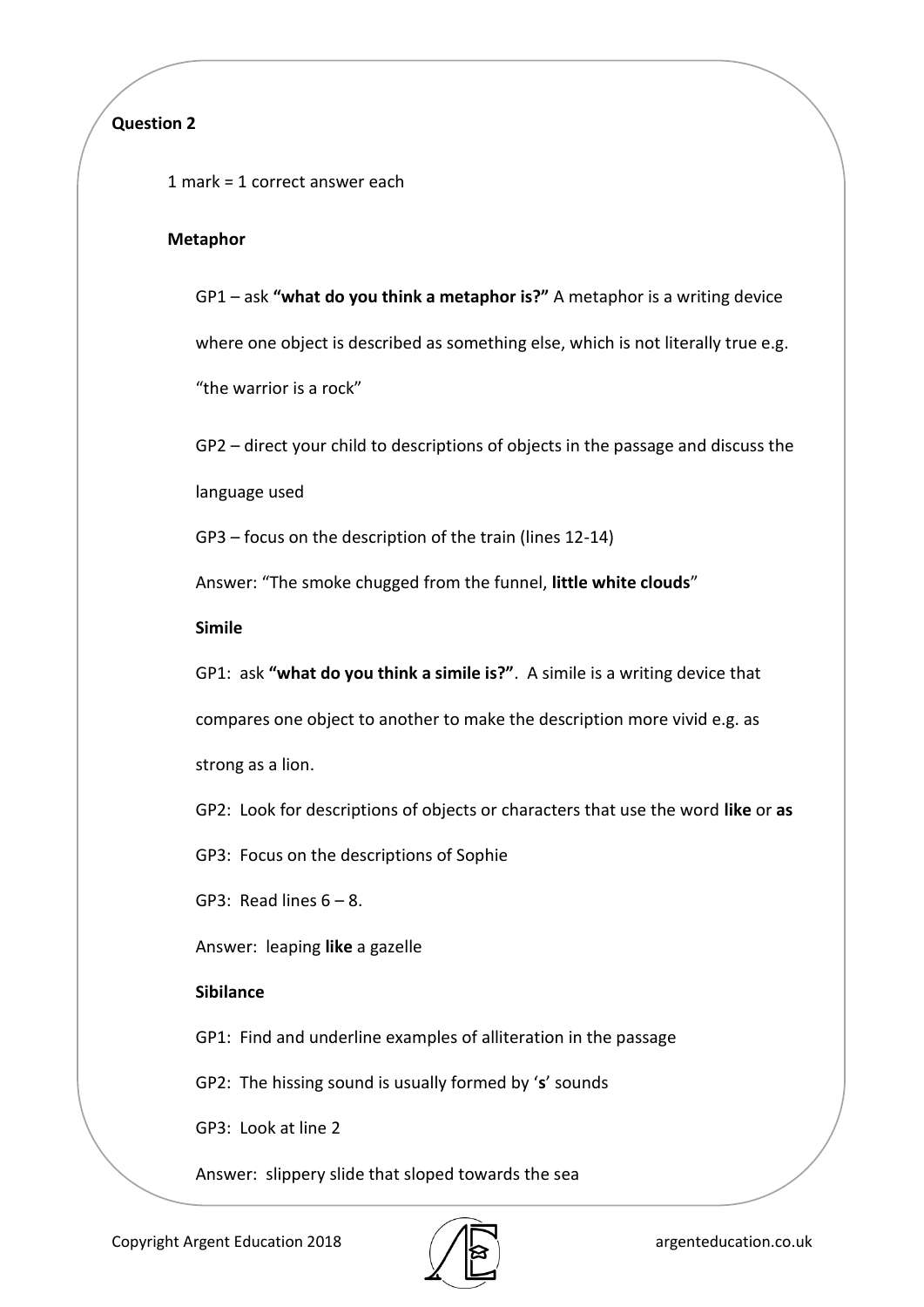# **Question 3**

2 Marks = point and explanation

# **"between ragged breaths"**

GP1: Ask your child to focus on the words they first understand: usually "**breaths"**. Ask them to think about the way people my breathe in different circumstances

GP2: Focus on "**between**" and "**ragged**". If something was described as "**ragged**" does it sound like something which is in good condition or poor condition? What might this say about the way Michael is breathing?

GP3: What **connectives** can we use to help maximise both marks in our explanation? Because, therefore etc

Answer: This phrase means that Michael is trying to speak while out of breath because he is running (any other response which accurately explains the phrase with a justification should also be awarded two marks)

# **"stumble through the undergrowth"**

GP1: Again, focus on those words your child already understands: usually "**through**" and "**stumble**". Give clues for either of these if your child needs a hint with either of these

GP2: "**Undergrowth**" can be trickier so it may be useful to guide your child back to the setting (see line 1). If it is on a hillside, what might the ground be like? Why would it be making Michael "**stumble**"? What does it tell us if he is going "**through**"

it?

![](_page_8_Picture_12.jpeg)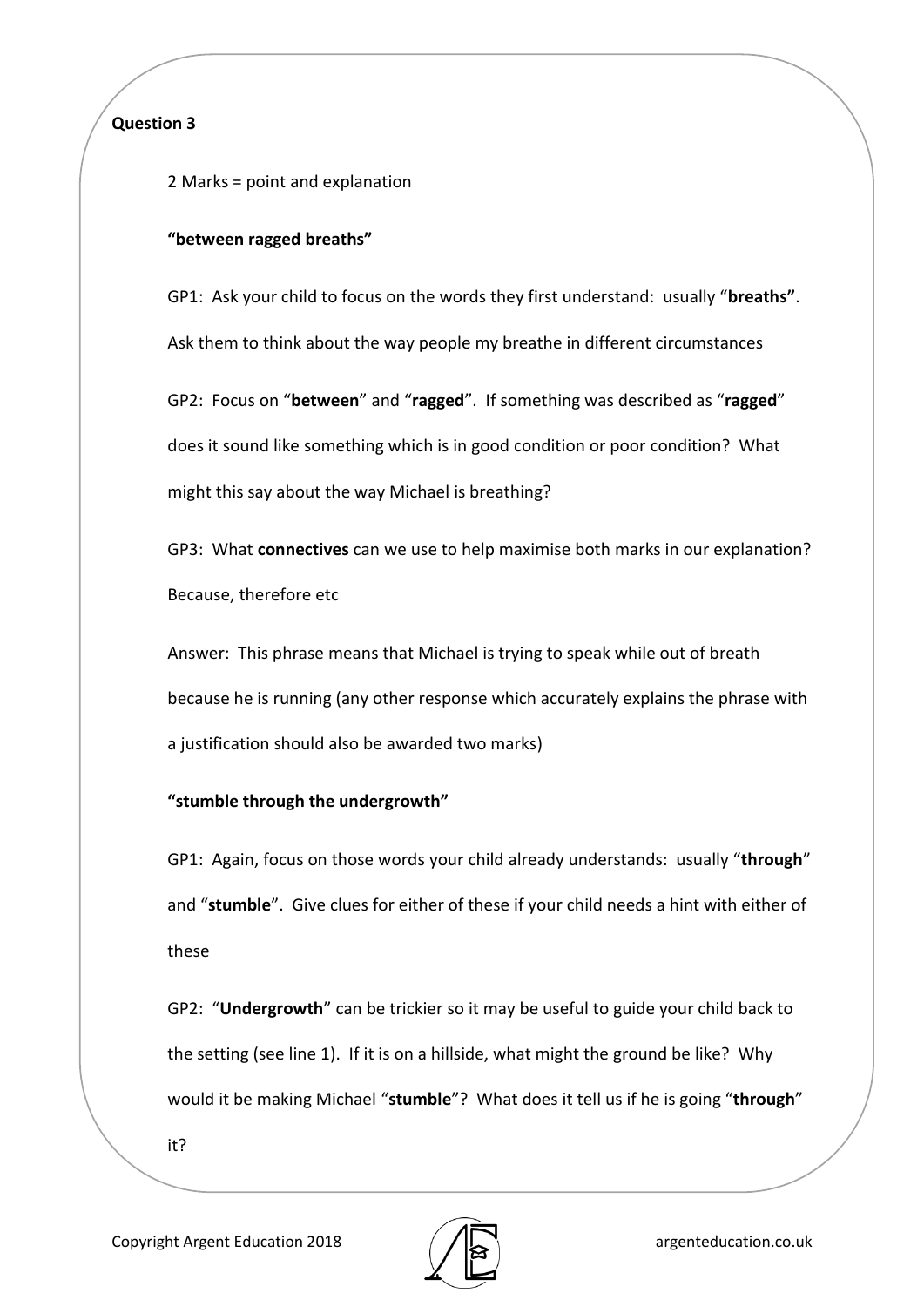GP3: What does growth suggest, in "**undergrowth**"? Does it mean something which is man made or natural? Place all of the points together and your child should be able to build an image of what Michael is doing. (Also, remember connectives such as "because" with two mark questions)

Answer: **This phrase means that Michael is having difficulty running because he trips through the tall grass (or vegetation, plants) on the hillside** (any other response which accurately explains the phrase with a justification should also be awarded two marks)

# **Question 4**

1 mark = accurate identification of the word

GP1: Read the selected lines underlining the words that are known to be correct and circle the words which may be incorrect

GP2: Pronounce phonetically each of the words which may be wrong. Try to see if any of the words sound 'off'

GP3: Focus on line 14

Answer: The incorrect spelling is **gentley**. It should be spelt **gently**. Note that this question is only worth one mark so there is no need to provide the correction. If the question were worth 2 marks then the correct spelling ought to be given

![](_page_9_Picture_9.jpeg)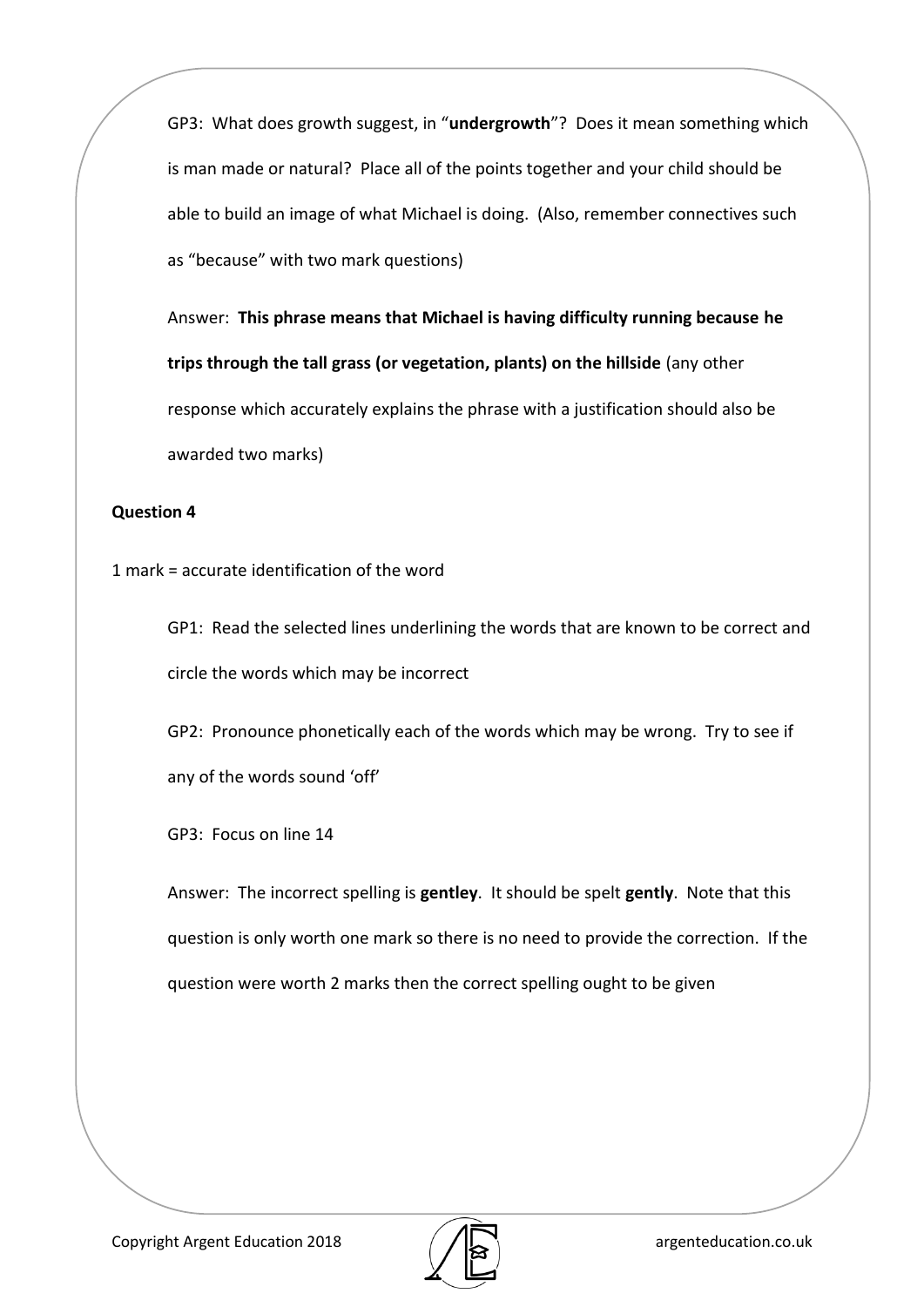# **Question 5**

With regards to creative writing the exam paper for each school will differ slightly in the area of focus. There are some common themes, as presented in the question. It's a good habit to ensure that at least each of these areas are covered in the response. One way to assess progress is as follows:

**Inventiveness**: This is a hint that if the story stands out, marks will be awarded. A few ways a story can stand out is to introduce unexpected events which do not detract from the story itself. For example, having Sophie take out a smart phone and signal an 'SOS' with the light, to attract the driver's attention would be good development. Equally, having Michael roll himself into a ball and roll down the hill to warn the railway engineers in time, also is striking. More creative solutions, such as having a UFO beam up the engineers just in time, might work but would require a very careful introduction!

An inventive story will also keep the reader's attention throughout. The story is leading to an exciting development, so the conclusion should be as equally exciting. For that reason, it is important to plot carefully. It should not end too abruptly but extended through the use of detailed descriptions of events.

**Sophistication**: Think of this instruction as an invitation for your child to show off their skills! Generally, examiners will be looking at competent use of the following:

- Similes
- Metaphors
- Alliteration
- Dialogue

![](_page_10_Picture_10.jpeg)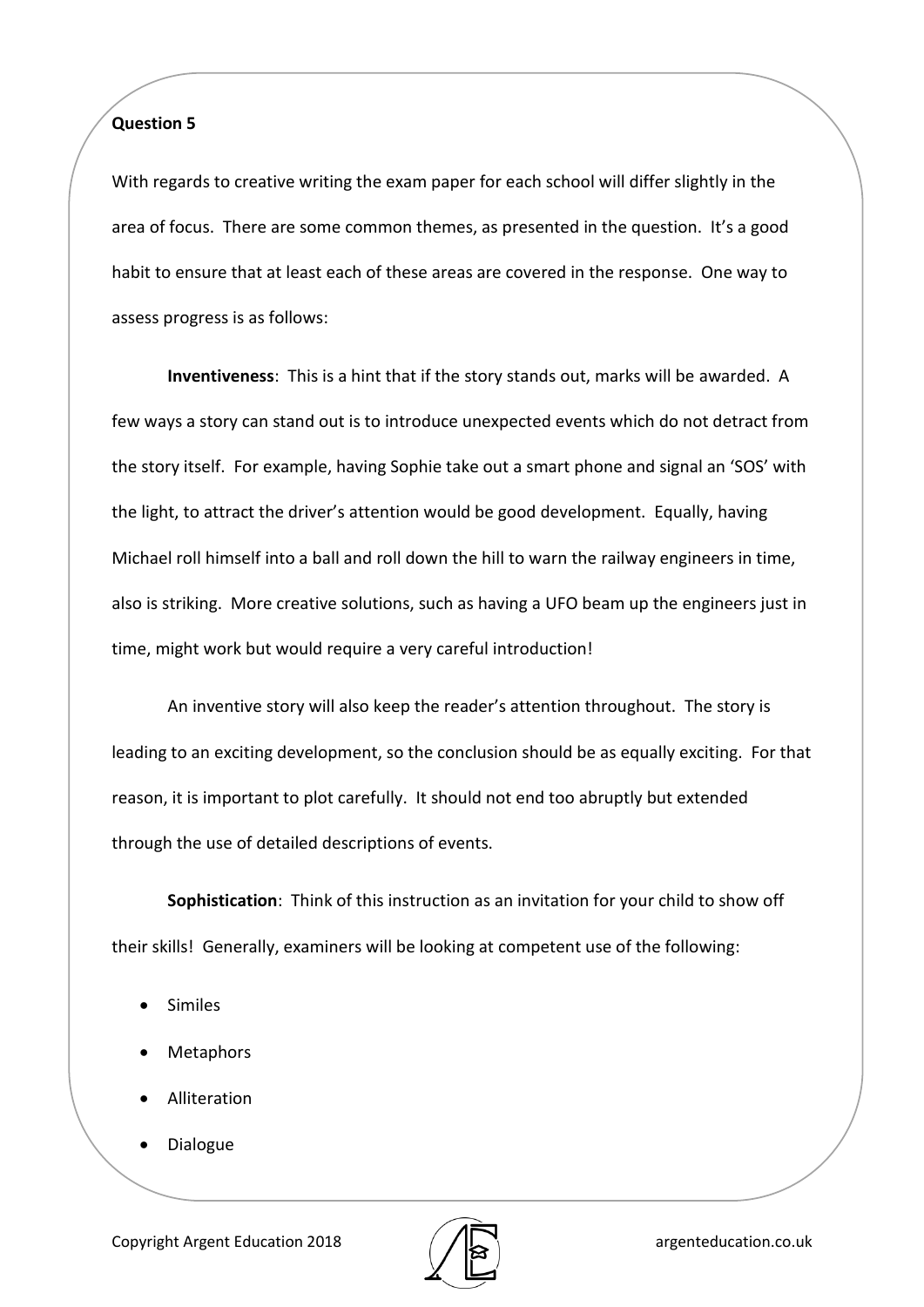# • Symbolism

# • Onomatopoeia

The key to writing well is good plotting and good paragraph structure. A useful technique (borrowed from Stephen King) is ADD. **A**ction, **D**ialogue, **D**escription. It could be useful to guide your child to describe an action, have the characters react to it through dialogue and then describe the result using some of the devices described above.

**Spelling, Punctuation and Grammar (SPaG)**: Whereas inventiveness and sophistication help a piece of writing stand out, SPaG is basic, expected requirements of a child sitting the 11+ examination. It doesn't matter how brilliant the story is, if the writing contains lots of spelling mistakes and poor sentence construction, it will not pass.

**Spelling**: There will be an expectation that straightforward words are spelt correctly **Punctuation**: It will be expected that there will be good use of full stops, commas, capital letters, apostrophes etc

**Grammar:** The writing should be kept within the same tense as the stimulus and written in the third person. There should be a variety of sentence lengths and standard sentence construction should be used

![](_page_11_Picture_7.jpeg)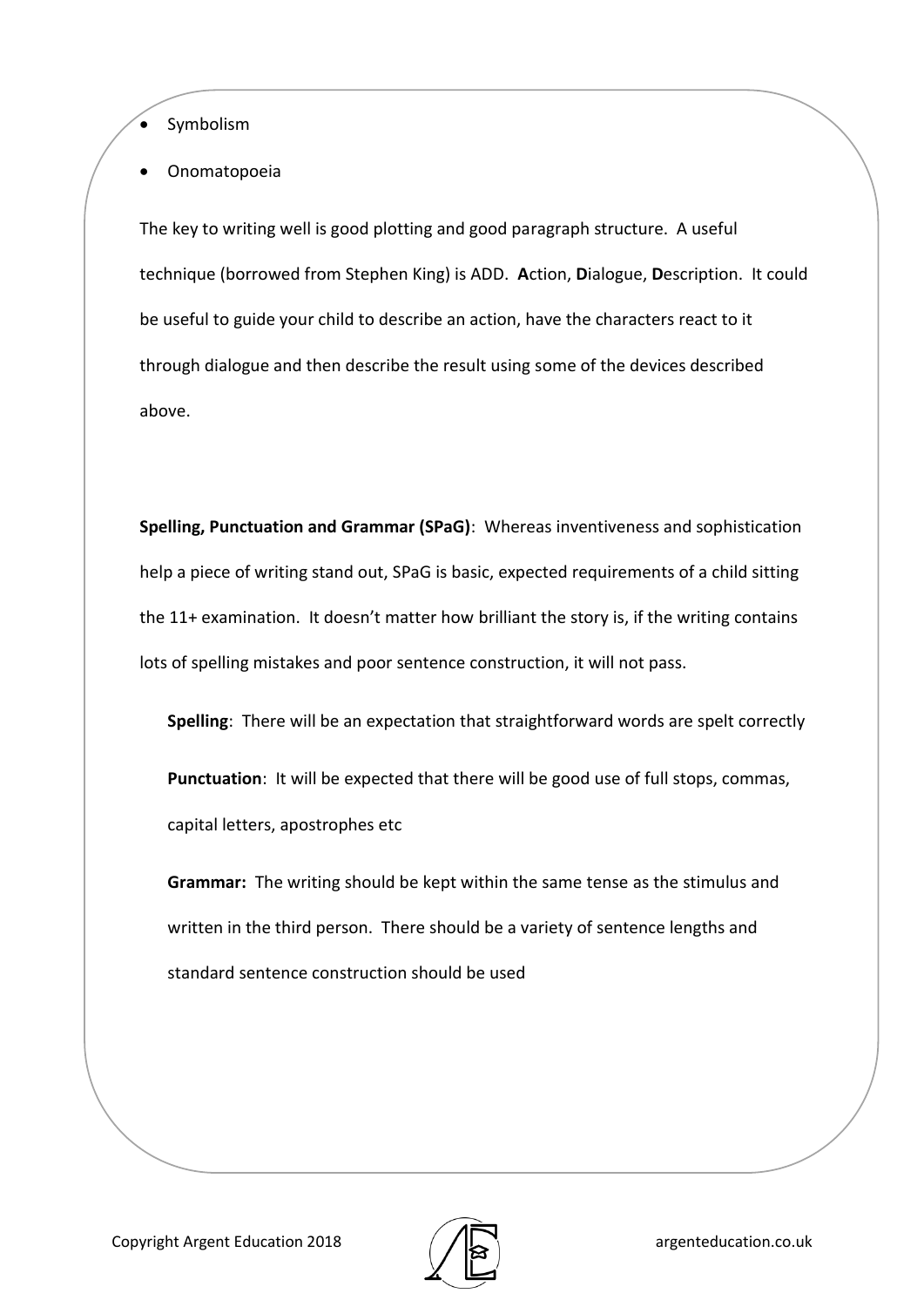It is crucial that your child leaves enough time to read through their writing to proof read and make corrections. It can be tough to do this at the end of the test as they will no doubt be tired, so it's a good idea to build it into their homework and classwork, so it becomes a second habit.

**Marking:** Marking pieces of creative writing can be more difficult than comprehension pieces and the weighting for each part varies between schools. We have taken a general approach to balance the marking.

| <b>Criteria</b>                 | <b>Marks</b> |
|---------------------------------|--------------|
| <b>Inventiveness</b>            | 5            |
| No striking developments or     | 0 marks      |
| features/ abrupt ending         |              |
|                                 |              |
| Few striking developments or    | 1-2 marks    |
| features/abrupt ending          |              |
|                                 |              |
| Some striking developments,     | 3 marks      |
| which expand partly on the      |              |
| narrative                       |              |
|                                 |              |
| Evidence of consistent          | 4 marks      |
|                                 |              |
| developments which are striking |              |
|                                 |              |

![](_page_12_Picture_4.jpeg)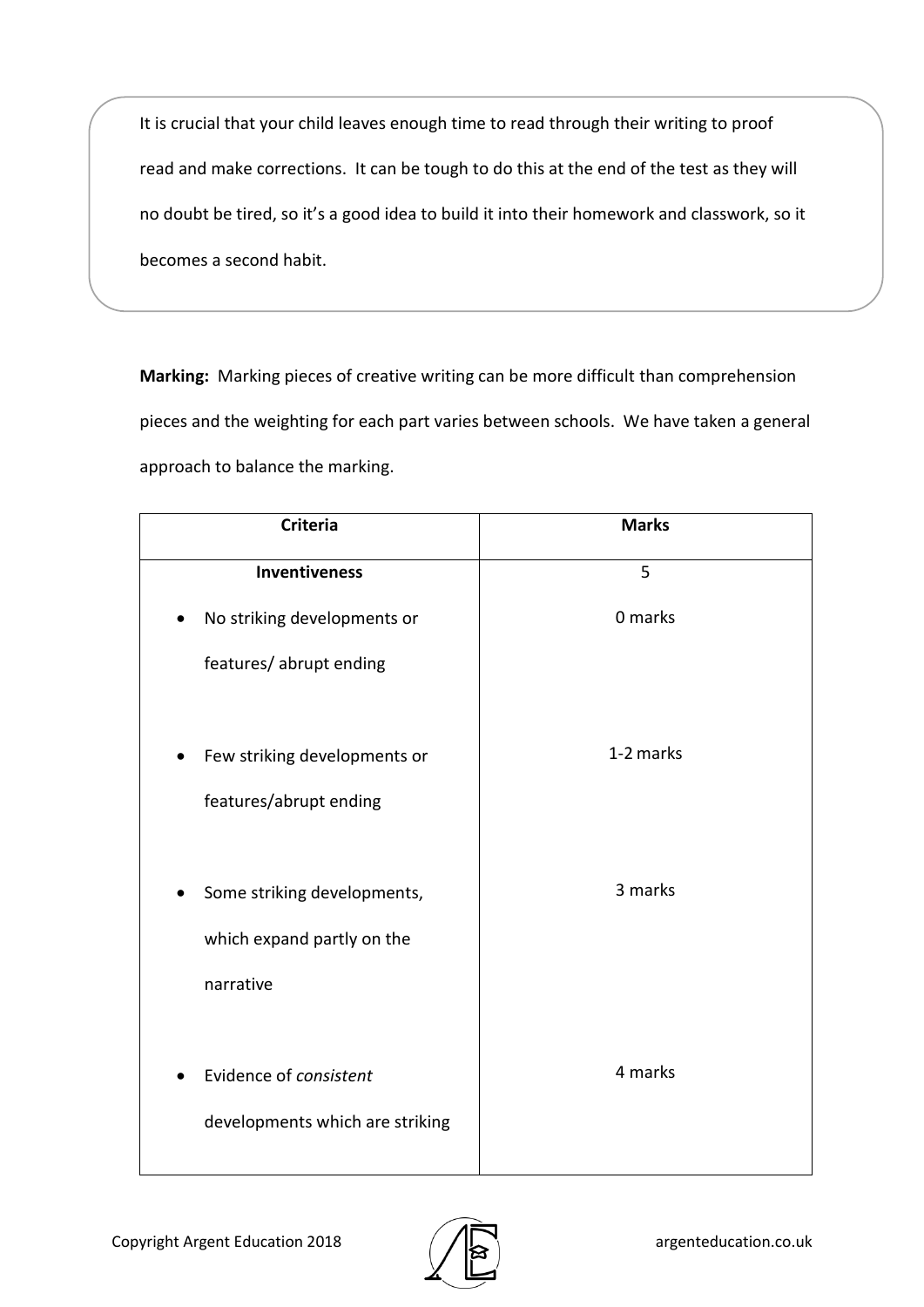| and expand the narrative in an          |           |
|-----------------------------------------|-----------|
| interesting way                         |           |
|                                         |           |
| Clear evidence of <i>consistent</i> and | 5 marks   |
|                                         |           |
| skilful introduction of                 |           |
| developments which are striking         |           |
| and build upon the narrative in an      |           |
| interesting way                         |           |
| Sophistication                          |           |
| No evidence of the devices listed       | 0 marks   |
| above. No evidence of                   |           |
| descriptions or plotting                |           |
|                                         |           |
|                                         |           |
| Some limited evidence of a few          | 1-2 marks |
| devices used to a limited effect.       |           |
| Some descriptions and plotting          |           |
| evidence                                |           |
|                                         |           |
|                                         | 3 marks   |
| Clear evidence of at least 3 devices    |           |
| listed above. Description is            |           |
| evident in parts and rudimentary        |           |
| but clear evidence of plotting          |           |
|                                         |           |
|                                         |           |

![](_page_13_Picture_2.jpeg)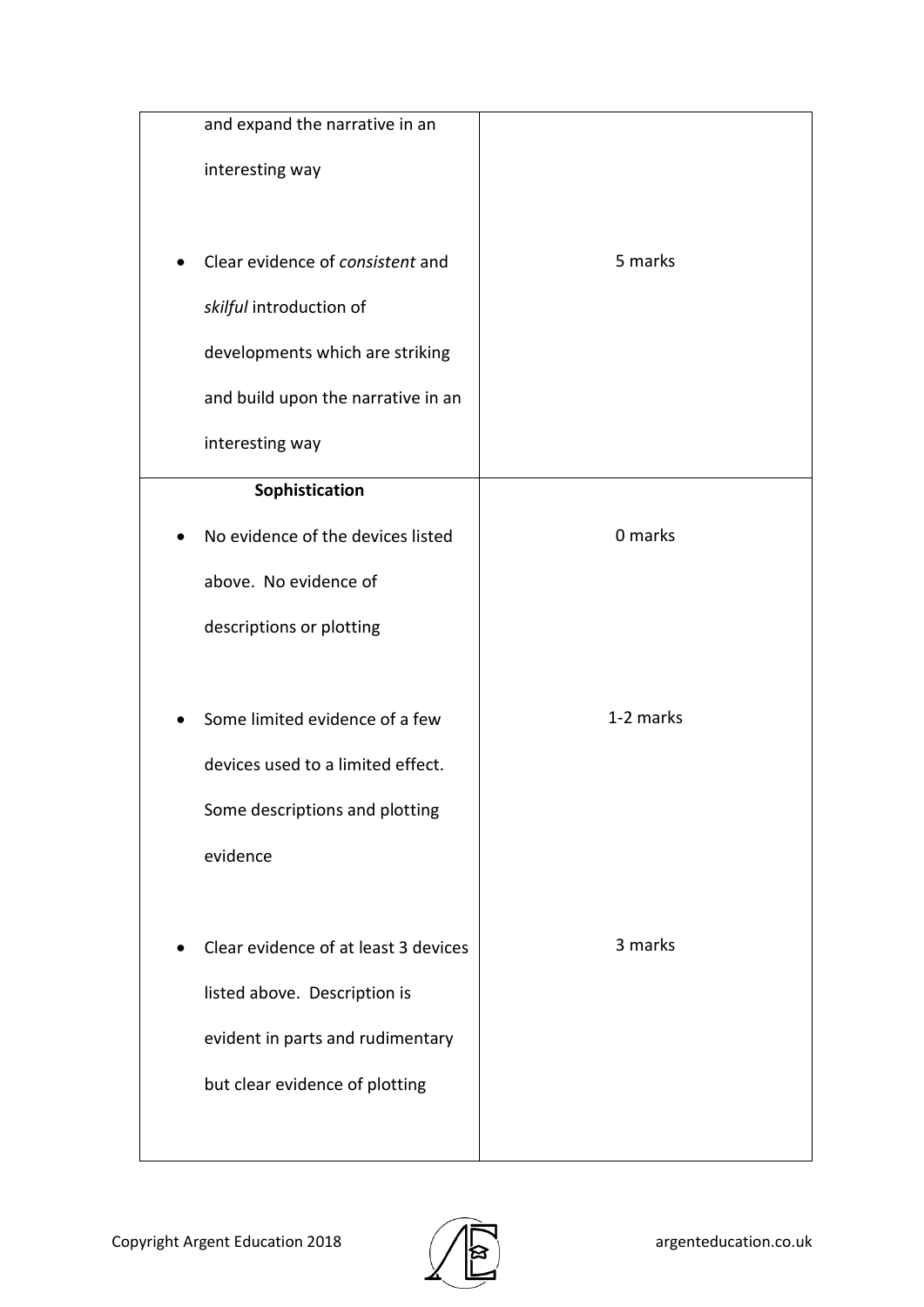| $\bullet$ | Clear evidence of sophisticated use | 4-5 marks |
|-----------|-------------------------------------|-----------|
|           | of devices. Descriptions are vivid  |           |
|           | and there is a clear, logical       |           |
|           | development of the plot. The        |           |
|           | piece enhances the stimulus text    |           |
|           | <b>SPaG</b>                         | 5 marks   |
|           | Frequent spelling mistakes, even    | 0 marks   |
|           | of common words that inhibit the    |           |
|           | flow and understanding of the       |           |
|           | piece. Frequent punctuation         |           |
|           | errors, either through omission or  |           |
|           | misplacement. Poor grammar          |           |
|           | evident throughout, inhibiting      |           |
|           | understanding                       |           |
|           |                                     |           |
|           | Regular spelling mistakes are       | 1-2 marks |
|           | evident and detract somewhat        |           |
|           | form understanding. Punctuation     |           |
|           | errors are common but some          |           |
|           | evidence of good use elsewhere.     |           |
|           | Evidence of grammar mistakes but    |           |
|           | some evidence of correct usage      |           |
|           |                                     |           |
|           |                                     |           |

![](_page_14_Picture_2.jpeg)